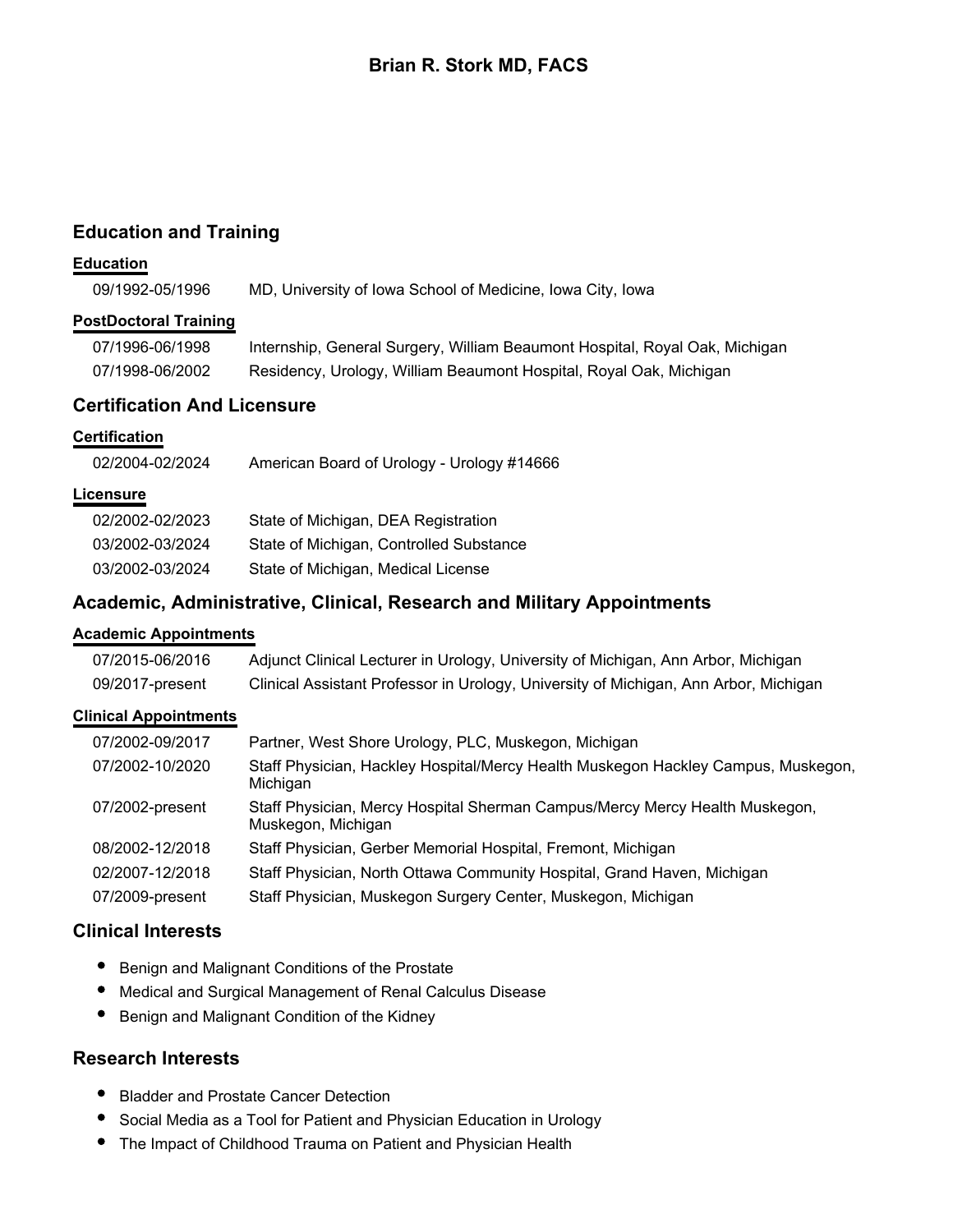- $\bullet$ Gun Violence Research and Prevention
- Health Disparities and Diversity, Equity, and Inclusion in Urology

## **Grants**

#### **Current Grants**

*Michigan Youth Violence Prevention Center: Building Evidence for Gun Violence Prevention* CDCP-DHHS-US- 21- PAF06956 Co-I with Effort (Principal Investigator: Marc A. Zimmerman) 09/2021-09/2026. \$6,000,000

#### **Past Grants**

*Michigan State Medical Society Foundation and Muskegon County Medical Society Resident Physician Wellness Grant.* Michigan State Medical Society Foundation Brian Stork, PI 12/2021. \$1,000

*"Urinary Autocrine Motility Factor and Autocrine Motility Factor Receptor as Markers for Transitional Cell Carcinoma of the Bladder."* William Beaumont Hospital Minigrant Brian Stork, PI 05/2000. \$5,000

## **Honors and Awards**

#### **International**

| 2015-2019            | British Journal of Urology International Social Medial Awards 2015, 2017, 2019, London,<br>United Kingdom                                                                                                                                 |
|----------------------|-------------------------------------------------------------------------------------------------------------------------------------------------------------------------------------------------------------------------------------------|
| Regional             |                                                                                                                                                                                                                                           |
| 2022                 | Best Small Business Award. Presented on May 3, 2022 at the Michigan Celebrates Small<br>Business Gala in Lansing, Michigan to Pat Camp, Dr. Joe Salisz, Kurt Witham, Darlene<br>Witham, and Dr. Brian Stork for their work on StomaCloak. |
| <b>Institutional</b> |                                                                                                                                                                                                                                           |

2018 Michigan Road Scholar, University of Michigan, Ann Arbor, Michigan

## **Memberships in Professional Societies**

| 2002-present | Member, American Urological Association |
|--------------|-----------------------------------------|
| 2003-present | Member, Michigan State Medical Society  |
| 2003-present | Member, Muskegon County Medical Society |
| 2005-present | Fellow, American College of Surgeons    |
| 2017-present | Member, Reed M. Nesbit Society          |

## **Editorial Positions, Boards, and Peer-Review Service**

#### **Editorial Boards**

2016 Member, Urology Times Clinical Practice Board

#### **Journal Reviewer**

| 2019-present | Urology Practice                                        |
|--------------|---------------------------------------------------------|
| 2020-present | The American Journal of Drug and Alcohol Abuse (Ad Hoc) |
| 2021-present | International Journal of Urology                        |
| 2021-present | Journal of Urology                                      |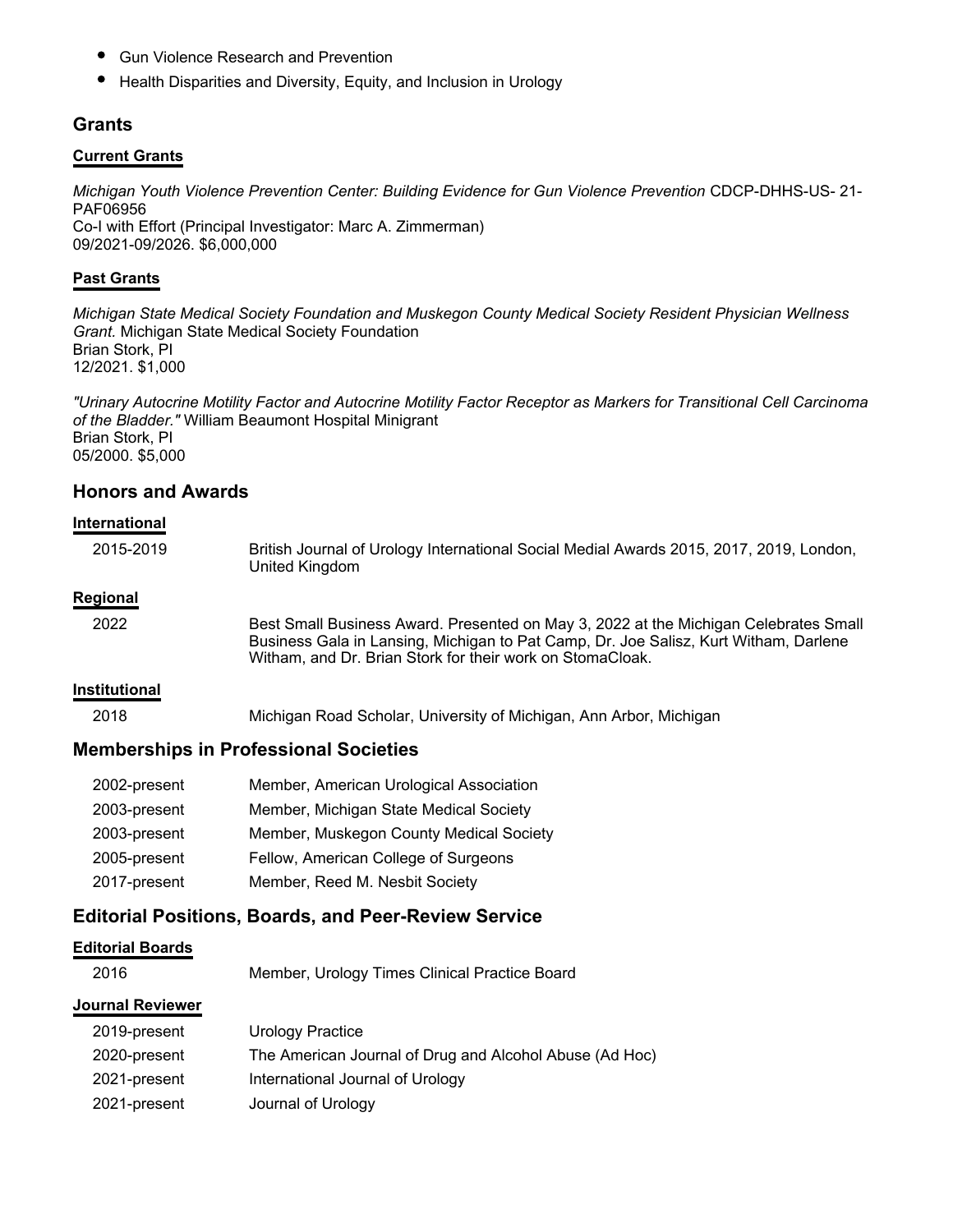# **Teaching**

| <b>Medical Student</b>                                                   |                                                                                                                                                                                                                                                                                                          |
|--------------------------------------------------------------------------|----------------------------------------------------------------------------------------------------------------------------------------------------------------------------------------------------------------------------------------------------------------------------------------------------------|
| 06/2020-present<br>01/2021-present<br>01/2021-present<br>01/2021-present | Ajith Dupati, University of Michigan Medical School, Ann Arbor, Michigan<br>Omar Sohail, University of Michigan Medical School, Ann Arbor, Michigan<br>Jenny Wang, University of Michigan Medical School, Ann Arbor, Michigan<br>Laura Zebib, University of Michigan Medical School, Ann Arbor, Michigan |
| <b>Resident/House Officer</b>                                            |                                                                                                                                                                                                                                                                                                          |
| 08/2018-02/2021                                                          | Christopher Mattson, DO, Mercy Health Muskegon                                                                                                                                                                                                                                                           |
| <b>Teaching Activity</b>                                                 |                                                                                                                                                                                                                                                                                                          |
| Regional                                                                 |                                                                                                                                                                                                                                                                                                          |
| 05/2000                                                                  | Michigan Urology Surgical Improvement Collaborative (MUSIC) Perineal Prostate Biopsy<br>Training Proctor, Ann Arbor, Michigan                                                                                                                                                                            |
| Institutional                                                            |                                                                                                                                                                                                                                                                                                          |
| 10/2017-present                                                          | Clinical Instructor for Mercy Health Muskegon Family Practice Residency Program,<br>Muskegon, Michigan                                                                                                                                                                                                   |
| 05/2018-present                                                          | Research Instructor for Mercy Health Muskegon Emergency Medicine Residency<br>Program, Muskegon, Michigan                                                                                                                                                                                                |
| 04/2019                                                                  | American Urological Association Guidelines for the Evaluation and Management of<br>Hematuria and Prostate Cancer, Mercy Health Partners Family Practice Residency<br>Program, Muskgeon, Michigan                                                                                                         |
| 01/2021-present                                                          | Faculty Mentor, Department of Urology Health Disparities Curriculum, University of<br>Michigan, Ann Arbor, Michigan                                                                                                                                                                                      |
| 06/2021                                                                  | Physician Health and Wellness, Facilitator, Urology Grand Rounds Conference,<br>Department of Urology, University of Michigan, Ann Arbor, Michigan                                                                                                                                                       |
| 09/2021                                                                  | Health Disparities in Urology, Faculty Mentor, Urology Grand Rounds Conference,<br>Department of Urology, University of Michigan, Ann Arbor, Michigan                                                                                                                                                    |
| 03/2022                                                                  | PSMA Headaches, Case Presentation, Urology Grand Rounds Conference, Department<br>of Urology, University of Michigan, Ann Arbor, Michigan                                                                                                                                                                |
| 03/2022                                                                  | Urinary Schistosomiasis - Reflections on Worms, Urology Grand Rounds Conference,<br>Department of Urology, University of Michigan, Ann Arbor, Michigan                                                                                                                                                   |

# **Clinical Track Scholarly Contribution**

**Clinician-Individualized Portfolio: an opportunity for the faculty member and chair/section/division chief to develop a pathway combining features of the multiple pathways noted above with clearly articulated goals and metrics.**

My clinical research interests include improving methods of prostate and bladder cancer detection. Over the years, I have also been active in exploring how social media can be used as a tool to help educate patients and physicians. More recently, I have expanded my clinical research efforts outside of urology. These efforts now include attempting to better understand how exposure to childhood trauma impacts the health and wellbeing of patients and physicians and how trauma-informed care might help reduce gun violence in our communities.

# **Committee and Administrative Services**

# **Committee Services**

## **National**

| 2013-2014    | American Urological Association Social Media Work Group, Member     |
|--------------|---------------------------------------------------------------------|
| 2015-2018    | Urology Care Foundation Technology & Publications Committee, Member |
| 2016-present | Urology Times Clinical Practice Board, Member                       |
| 2017-2020    | Urology Care Foundation Public Education Council, Member            |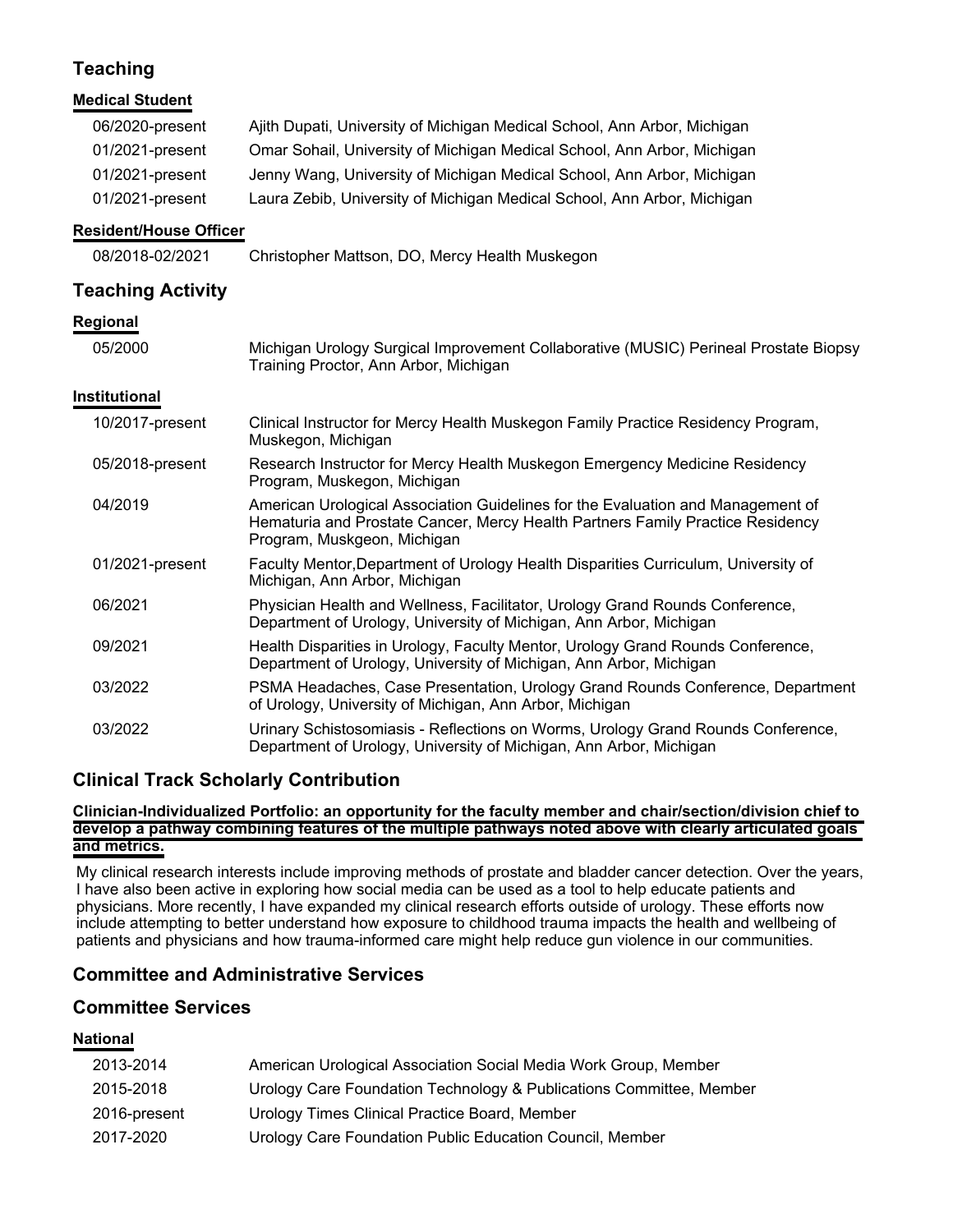| 2018-2020     | Urology Care Foundation Technology & Publications Committee, Chairperson                                                                                          |
|---------------|-------------------------------------------------------------------------------------------------------------------------------------------------------------------|
| 2020-2021     | American Urological Association Publications Committee, Member                                                                                                    |
| 2020-present  | Urology Care Foundation Public Education Council, Chair                                                                                                           |
| 2020-present  | Urology Care Foundation Technology & Publications Committee, Editor                                                                                               |
| Regional      |                                                                                                                                                                   |
| 2018-2019     | Michigan State Medical Society Legislative Policy Committee, Member                                                                                               |
| 2018-present  | Michigan State Medical Society Board of Directors, Member                                                                                                         |
| 2019-present  | Michigan State Medical Society Finance Committee, Member                                                                                                          |
| 2019-present  | Michigan State Medical Society Judicial Nominating Committee, Member                                                                                              |
| 2020-present  | Michigan Adverse Childhood Experiences (ACE) Initiative Steering Committee, Member                                                                                |
| 2020-present  | Michigan State Medical Society Budget Development Committee, Member                                                                                               |
| 2020-present  | Michigan State Medical Society Building Sale Committee, Member                                                                                                    |
| 2020-present  | Michigan State Medical Society Chief Executive Officer Compensation Committee,<br>Member                                                                          |
| 2021-present  | Michigan State Medical Society Finance Committee, Chairperson                                                                                                     |
| 2021-present  | Michigan State Medical Society House of Delegates Committee on Ways and Means,<br>Advisor                                                                         |
| 2021-present  | Michigan State Medical Society Task Force to Advance Health Equity, Member                                                                                        |
| 2021-present  | Physician Services, Inc., Physician Holding Company, Professional Credential Verification<br>Services (Michigan State Medical Society subsidiaries), Board Member |
| 2021          | Michigan State Medical Society House of Delegates Reference Committee E, Member                                                                                   |
| Institutional |                                                                                                                                                                   |
| 2009-2012     | Mercy Health Partners Health Information Technology Steering Committee, Chairperson                                                                               |
| 2015-2018     | Muskegon Surgery Center Board of Directors, Board Member                                                                                                          |
| 2019-2020     | University of Michigan Department of Urology Diversity, Equity, and Inclusion (DEI)<br>Committee, Member                                                          |
|               |                                                                                                                                                                   |

# 2020-present University of Michigan Department of Urology Wellness Committee, Member

# **Administrative Services**

# **Volunteer**

| 2017-present | Chief Marketing Strategist, Step Up, Muskegon, Michigan, raising public awareness for a<br>a faith-based, non-profit that assists foster care children in making the transition into<br>adulthood                                 |
|--------------|-----------------------------------------------------------------------------------------------------------------------------------------------------------------------------------------------------------------------------------|
| 2020-present | Member, Muskegon Social Justice Commission Subcommittee on Gun Violence<br>Prevention, Muskegon, Michigan, community leaders, law enforcement, and health care<br>professionals working to reduce gun violence in Muskegon County |
| 2020         | Cabinet Member, Health and Professional Division, Muskegon United Way, Muskegon,<br>Michigan, planning and fundraising for the Lakeshore United Way 2020 Annual Campaign.                                                         |
| 2021-present | Member, The Credible Messenger Project, The Philadelphia Center for Gun Violence<br>Reporting, Pennsylvania, a trauma and community-informed effort to change the way in<br>which gun violence is reported                        |

# **Visiting Professorships and Extramural Invited Presentations**

## **Extramural Invited Presentations**

- 1. Michigan Urology Surgical Improvement Collaborative (MUSIC) Overcoming Fear with Data in Prostate Cancer, The Michigan Urology Surgical Improvement Collaborative, American Urological Association Annual Meeting, May 2014, Orlando, Flordia
- 2. Michigan Urology Surgical Improvement Collaborative (MUSIC) A Collaborative Swarming to Improve Urology Care, West Michigan Urology Association, April 2015, Grand Rapids, Michigan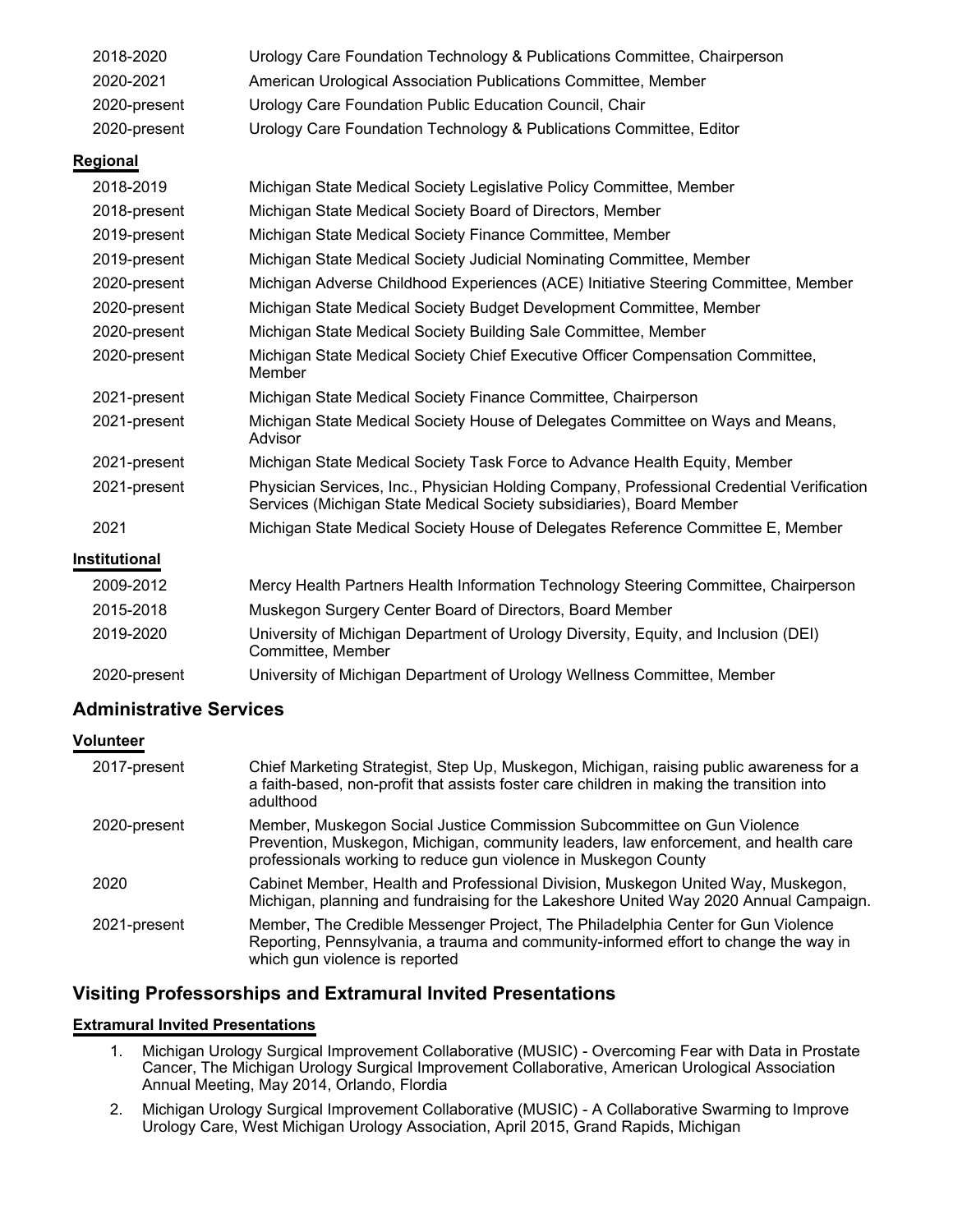- 3. On the Michigan Urology Surgical Improvement Collaborative (MUSIC), Stanford Medicine X, September 2015, Stanford, California
- 4. The Prevalence of Adverse Childhood Experiences and Physican Burnout in Muskegon, Michigan, ReCon: Veteran's Resilience Summit Universal Screening for Adverse Childhood Experiences Breakfast, May 2018, Frauenthal Theater, Muskegon, Michigan
- 5. Adverse Childhood Experiences (ACEs) and Physician Burnout, Mercy Health Partners Medical Executive Committee, August 2018, Muskgeon, Michigan
- 6. Adverse Childhood Experiences (ACEs) Effects on Patients and Surgeons, Mercy Health Partners Department of Surgery Quarterly Meeting, August 2018, Muskegon, Michigan
- 7. Online Health Information, Misinformation, and Social Media in Urology, The Men's Health Show on Doctor Radio, SiriusXM Channel 110, Dr. Stacy Loeb, Host, December 2018, New York, New York
- 8. The Impact of Childhood Trauma (ACEs) on Community Health, Second Reformed Church, March 2019, Grand Haven, Michigan
- 9. Prostate Cancer in African American Men, The Journey to Better Health Show, Cumulus Radio, FM Channel 100.1, March 2019, Muskegon, Michigan
- 10. The Urology Care Foundation and the Michigan Urology Surgical Improvement Collaborative (MUSIC) Building a Strategic Partnership, Annual Michigan Urology Surgical Improvement Collaborative Reception at the American Urological Association Annual Meeting, May 2019, Chicago, Illinois
- 11. Urology Care Foundation Patient Education Resources, American Urological Association Practice Management Conference, May 2019, Chicago, Illinois
- 12. Highlights American Urological Association Annual Meeting and Urology Care Foundation Patient Education Resources, The Men's Health Show on Doctor Radio, SiriusXM channel 110, Dr. Stacy Loeb host, May 2019, New York, New York
- 13. Haiku for Healing, Stanford Medicine X, Stanford University, September 2019, Stanford, California
- 14. The In-Office Perineal Prostate Biopsy, The Michigan Urology Surgical Improvement Collaborative Transperineal Biopsy Skills Workshop, October 2019, New Hudson, Michigan
- 15. The Impact of Adverse Childhood Experiences (ACEs) on our Youth a Tale of Two Species, Michigan Hope Symposium - Broadening Academic Impact, February 2020, Ann Arbor, Michigan
- 16. Gun Violence and Firearm Injuries in West Michigan Findings From the Mercy Health Muskegon Level II Trauma Center Datbase, Mercy Health Muskegon Trauma Morbidity and Mortality Conference, July 2020, Hackley Campus of Mercy Health Muskegon
- 17. Gun Violence and Firearm Injuries in Muskegon County, Michigan: Findings from the Mercy Health Muskegon Level II Trauma Center Database, Muskegon Social Justice Commission Board of Directors, October 2020, Muskegon, Michigan
- 18. The Impact of Childhood Trauma on Humans and Honey Bees A Tale of Two Species, Diversity, Equity and Inclusion Lunch Series, Clinical Risk Department, University of Michigan, Ann Arbor, Michigan, October 2020, Virtual
- 19. Gun Violence and Firearm Injuries in Muskegon County, Michigan: Targeting Prevention, Muskegon Social Justice Commission, November 2020, Muskegon, Michigan
- 20. Urology Care Foundation Patient Education Achievements December 2020, May 2021, December 2021, Urology Care Foundation Board, December 2020, Virtual
- 21. The Urology Care Foundation African American Men's Health Checklist (supervised the creation of this checklist along with a poster and podcast), Urology Care Foundation, February 2021, Linthicum, Maryland
- 22. Dr. Stacy Loeb and Dr. Brian Stork Discuss Social Media for Physicians, The Urology Times Video Series, April 2021, Virtual
- 23. Co-Creating Haiku for Health, Healing, and Change, Mad\*Pow's Annual Health Experience Design Conference, April 2021, Virtual
- 24. Ureteral Stents: What You Need to Know, In collaboration with Dr. Casey Dauw, the Urology Care Foundation and the Michigan Urology Surgical Improvement Collaborative, May 2021, Linthicum, Maryland
- 25. Combating Online Misinformation in Urology with Patient Education Materials from the Urology Care Foundation, Sirius XM Satellite Radio's Doctor Channel 110, Dr. Stacy Loeb, Host, May 2021, New York, New York
- 26. Michigan State Medical Society Board Leadership: The Drive to Survive, Michigan State Medical Society Summer Board Meeting, July 2021, Lansing, Michigan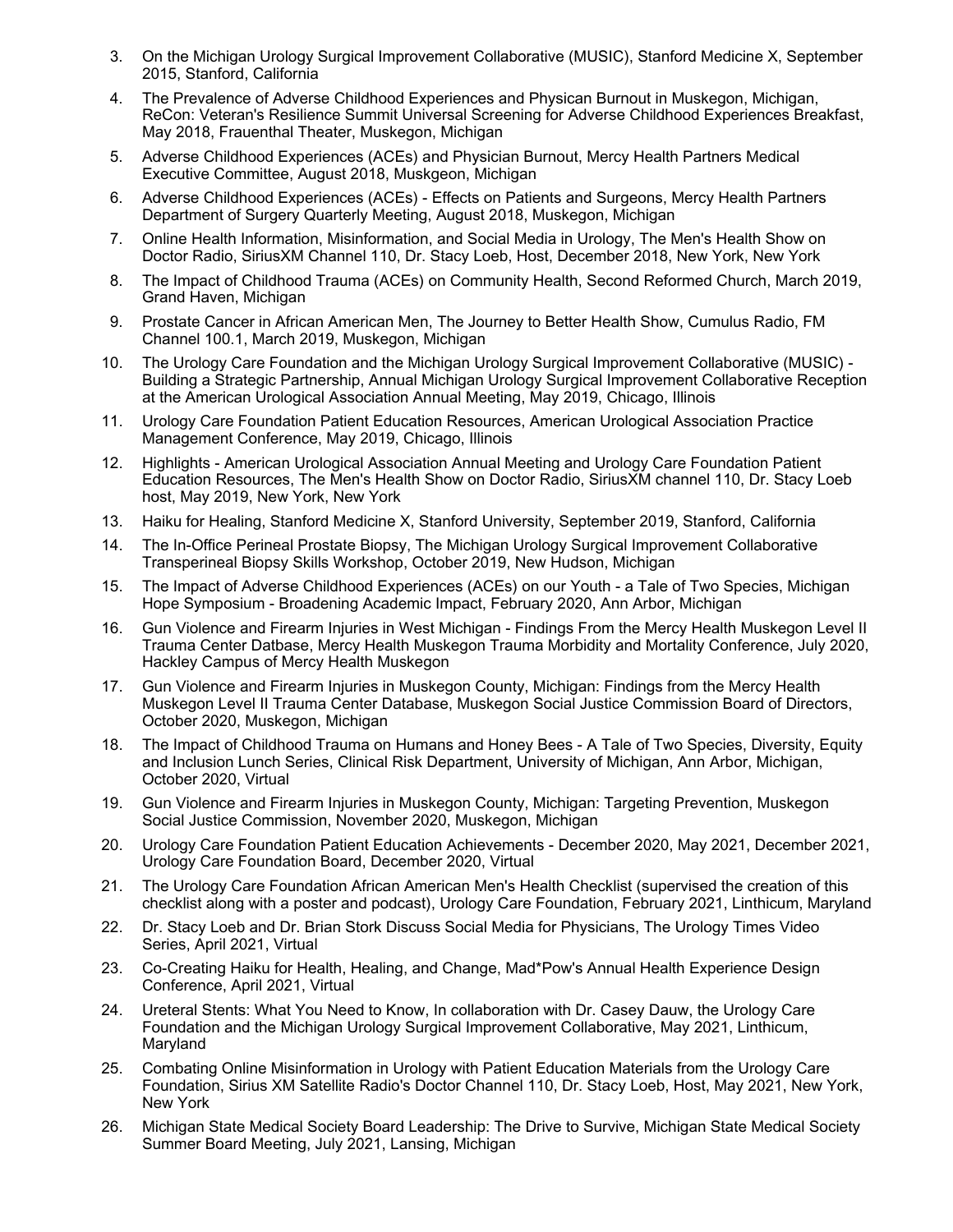- 27. Michigan State Medical Society Board Leadership: Red Pill vs Blue Pill Leadership in the Matrix, Michigan State Medical Society Quarterly Board Meeting, October 2021, Lansing, Michigan
- 28. Introduction to the University of Michigan Youth Violence Prevention Efforts in Muskegon, Michigan, Centers for Disease Control, November 2021, YouTube
- 29. Urology Care Foundation Patient Education Materials Battling Misinformation in Urology, News Talk WJR 760 AM, November 2021, Detroit, Michigan
- 30. Michigan State Medical Society Leadership: Winning the Fight, Michigan State Medical Society Board Meeting, January 2022, Lansing, Michgan
- 31. Michigan State Medical Society Board Leadership: Frustrations & Failures of a First-Year Finance Committee Chair, Michigan State Medical Society Meeting, March 2022, Lansing, Michigan
- 32. An Update on Urology Care Foundation and Michigan Urology Surgical Improvement Collaborate Co-Branded Patient Education Materials, Michigan Urology Surgical Improvement Collaborative Meeting at the American Urological Association Annual Meeting, April 2022, Virtual
- 33. The Urology Care Foundation Achieving Equity Through Patient Education, Urology Care Foundation Board Meeting at the American Urological Association Annual Meeting, May 2022, New Orleans, Louisiana
- 34. Improving the Urological Care of African American Men and Women Through Patient Education in Urology, R. Frank Jones Urological Society Meeting at the American Urological Association Annual Meeting, May 2022, New Orleans, Louisiana

## **Other**

- 1. An Update on the Social Media and Patient Education Efforts of the Urology Care Foundation, Reed M. Nesbit Urologic Society & Visiting Professor Meeting, September 2018, Ann Arbor, Michigan
- 2. In-Office, Ultrasound-Guided Transperineal Prostate Biopsy Diagnostic Performance, Patient Tolerance, and Infectious Complications, CopMich Symposium, August 2019, Nyborg, Denmark
- 3. Adverse Childhood Experiences (ACEs) and Physician Burnout Denmark vs. USA, CopMich Symposium, August 2019, Nyborg, Denmark
- 4. The Impact of Adverse Childhood Experiences (ACEs) on Physician Diversity, Clinical Risk Department, University of Michigan, Ann Arbor, Michigan, October 2019, Virtual
- 5. Impacting HOPE Collaborative Panel Question and Answer, Department of Surgery, University of Michigan, February 2020, Ann Arbor, Michigan
- 6. Moderating ACEs, Impacting HOPE Collaborative, HOPE Symposium, March 2021, Ann Arbor, Michigan

## **Bibliography**

## **Peer-Reviewed Journals and Publications**

- 1. Kass EJ, Stork BR, Steinert BW: Varicocele in Adolescence Induces Left and Right Testicular Volume Loss *BJU Int* 87(6): 499-501, 01/2001. PM11298042
- 2. Messing EM, Teot L, Korman H, Underhill E, Barker E, Stork B, Qian J, Bostwick DG: Performance of Urine Test in Patients Monitored for Recurrence of Bladder Cancer: A Multicenter Study in the United States J Urol 174(4 Pt 1): 1238-41, 01/2005. PM16145377
- 3. Loeb S, Bayne CE, Frey C, Davies BJ, Averch TD, Woo HH, Stork B, Cooperberg MR, Eggener SE, American Urological Association Social Media Work Group: Use of Social Media in Urology: Data from the American Urological Association *BJU Int* 113(6): 993-998, 01/2014. PM24274744
- 4. Thangasamy IA, Leveridge M, Davies BJ, Finelli A, Stork B, Woo HH: International Urology Journal Club via Twitter: 12-Month Experience 66(1): 112-117, 01/2014. PM24548686 *Eur Urol*
- 5. Auffenberg GB, Ghani KR, Ye Z, Dhir A, Gao Y, **Stork B**, Miller DC: Comparing Publicly Reported Surgical Outcomes With Quality Measures From a Statewide Improvement Collaborative *JAMA Surg* 151 (7): 680-682, 01/2016. PM26982105
- 6. Taverna G, Tidu L, Grizzi F, Stork B, Mandressi A, Seveso M, Bozzini G, Sardella P, Latorre G, Lughezzani G, Buffi N, Casale P, Fiorini G, Lazzeri M, Guazzoni G: Highly-Trained Dogs' Olfactory System for Detecting Biochemical Recurrence Following Radical Prostatectomy *Clin Chem Lab Med* 54 (3): e67-70, 01/2016. PM26402886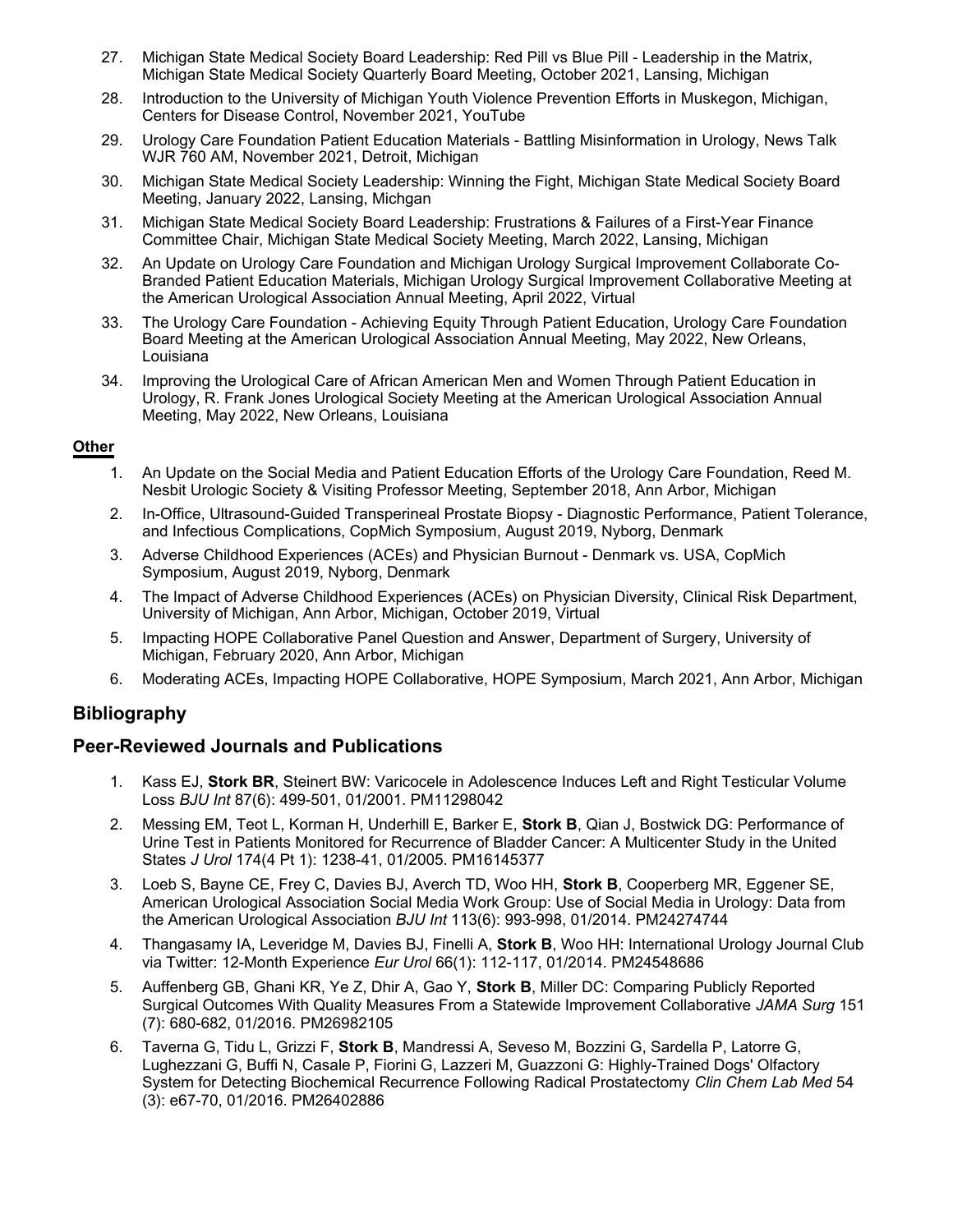- 7. Loeb S, **Stork B**, Gold HT, Stout NK, Makarov DV, Weight CJ, Borgmann H: Tweet This: How Advocacy for Breast and Prostate Cancers Stacks Up on Social Media *BJU Int* 120(4): 461-463, 07/2017. PM28471484
- 8. Loeb S, Katz MS, **Stork B**: Update on the Urology Tag Ontology: Standardized Hashtags for Social Media in Urology 76(2): 261-264, 08/2019. PM31164252 *Eur Urol*
- 9. Thangasamy IA, Loeb S, Sathianathen NJ, Leveridge M, Brian **Stork B**, Davies BJ, Woo HH: Evaluating the Effectiveness of an Online Journal Club: Experience from the International Urology Journal Club *Eur Urol Focus* S2405-4569(19): 30312-30318, 10/2019. PM31679867
- 10. **Stork B**, Loeb S: The Urology Care Foundation Trusted Online Resources in an Era of Misinformation *Nat Rev Urol* 16(11): 637-638, 11/2019. PM31300752
- 11. **Stork B**: Haiku and Healing Creating Connections Perm J 24(19): 176, 01/2020. PM32069210
- 12. **Stork BR**, Akselberg NJ, Qin Y, Miller DC: Adverse Childhood Experiences (ACEs) and Community Physicians: What We've Learned Perm J 24(19): 99, 01/2020. PM32069204
- 13. Wang RS, Doerge E, Wei JT, Ellimoottil C, Herrel L, Stork B, Montie J, Raisky J, Ferrante S, Linsell S, Miller DC, George A: Finding the Nearest TRexit: Novel Transperineal Prostate Biopsy Approaches for All Practices *Videourology* 34(3): 1, 06/2020.
- 14. Jacobsen FM, Jensen CFS, Schmidt MLK, Qin Y, Akselberg NJ, Sønksen J, Ohl DA, Stork BR: Burnout Among Urologists from Denmark and Michigan Urology 147: 68-73, 01/2021. PM32916191
- 15. Mattson CM, Kaylor R, Koehler TJ, Ydenberg M, Grill J, Stork BR: Gun Violence and Firearm Injuries in West Michigan: Targeting Prevention *West J Emerg Med* 22(3): 488-497, 01/2021. PM34125018
- 16. Corona LE, Akselberg NJ, **Stork BR**: Comment on "The Association Between Adverse Childhood Experiences and Burnout in a Regional Sample of Physicians" *Acad Psychiatry* 45(3): 399-400, 01/2021. PM33851340
- 17. Thangasamy IA, Loeb S, Sathianathen NJ, Leveridge M, Stork B, Davies BJ, Woo HH: Evaluating the Effectiveness of an Online Journal Club: Experience from the International Urology Journal Club *Eur Urol Focus* 7(2): 482-488, 01/2021. PM31679867
- 18. Jensen CFS, Dupati A, Sønksen J, Ohl DA, Stork BR, CopMich Collaborative.: Familiarity and Experience with Adverse Childhood Experiences Among Danish and University of Michigan Urologists *Eur Urol* 80(1): 120-121, 01/2021. PM33516582
- 19. Taverna G, Theil LM, Miller DL, Tidu L, Sardella P, Camp P, Zanoni ML, Vota P, Massieri C, Toia G, Fasulo V, Avolio P, Benetti A, Buffi N, Lughezzani G, Lazzeri M, Casale P, Guazzoni G, Grizzi F, **Stork B**: Hope for Ostomates, A Carbon and Zeolite Impregnated Polyester Fabric Inhibits Urine Odor in Cancer Patients: A Randomized Experimental Study *Asian Pacific Journal of Cancer Prevention* 22(9): 2917- 2921, 09/2021.

## **Submitted**

1. Bulusu A, Ferrante S, Wu CY, Qi J, Montie J, Ginsburg K, Semerjian A, Raman J, Ginzberg S, Patel A, Rogers C, Geroge V, Stork B, George A, Michigan Urological Surgery Improvement Collaborative: Current Perceptions, Practice Patterns, and Barriers to Adoption of Transperineal Prostate Biopsy Under Local Anesthesia J Urol. (Submitted)

## **Non-Peer-Reviewed Journals and Publications**

- 1. Kass EJ, Stork BR: Mitigating the Effects of Pediatric Varicocele Contemporary Urology 13(4): 33, 04 /2001.
- 2. **Stork B** (translated to French by Dr. Emmanuel Kosadinos): La Metaphone du Champ de Mais (The Metaphone of the Corn Field) Pratiques 84: 88-90, 02/2019.
- 3. **Stork B** (translated to French by Dr. Emmanuel Kosadinos): Les Décès par Opiacés sont non Discriminants - Paroles de Sagesse et de Réconfort Pratiques 85: 1000, 04/2019.
- 4. **Stork B**: JUSTICE FOR ALL Advancing Health Equity in Michigan *Michigan Medicine* (the official publication of the Michigan State Medical Society) 120(4): 12-17, 07/2021.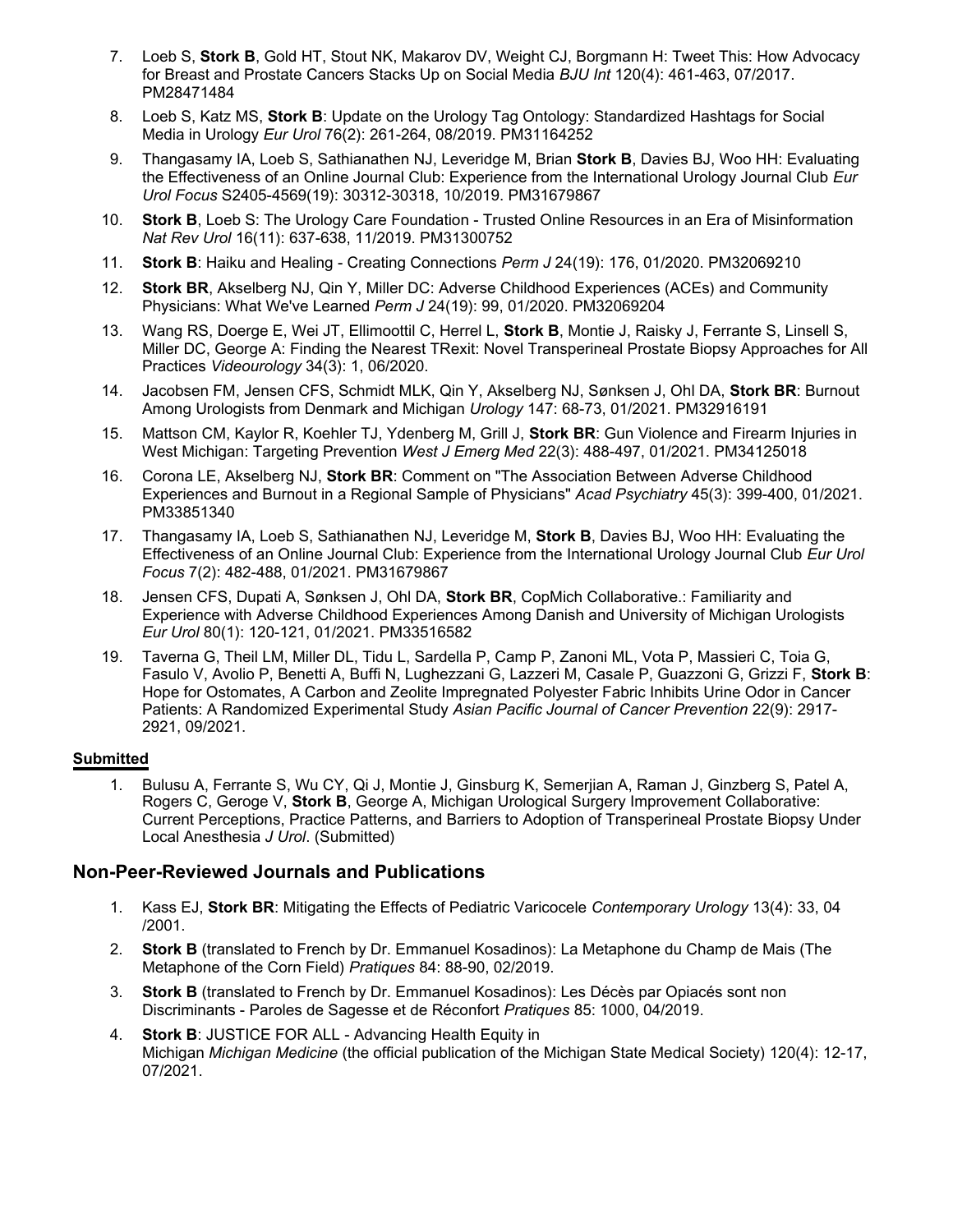# **Book Chapters**

1. **Stork BR**, Kass EJ: Congenital Disorders of the Upper Tract. Urology Pearls of Wisdom, Levy D, ed. Boston Medical Pub Inc., 2001. 1

## **Other Media**

#### **Original contribution**

- **Stork B**: Finding Meaning in Medicine: Healing the Healer, A blog I wrote in preparation for the #HITsm Twitter Chat I co-hosted with Dr. Paddy Barnett on September 14, 2016 Link: https://healthstandards.com /blog/2016/09/14/meaning-in-medicine/, healthstandards.com, 2016.
- 2. **Stork B**: It's Time to Stop Using the Language of War in Health Care, Guest Post for Kevin.MD.com on why we need to stop using the language of war in health care. Link: https://www.kevinmd.com/blog/2016 /08/time-stop-using-language-war-health-care.html, KevinMD.com, 2016.
- 3. Babaian J, Bloomquist B, Ressler P, **Stork B**: The Healing Power of Poetry & the Arts, A blog about the power of haiku to promote healing written in preparation for the November 24th Health Care Leader Twitter Chat Link: https://hcldr.wordpress.com/2020/11/24/the-healing-the-power-of-poetry-the-arts/, hcldr. wordpress.com, 2020.
- 4. **Stork B**: 8 tips for Parenting During the Pandemic, Information and advice for parents on how to minimize the traumatic impact of COVID-19 on children Link: https://www.grandhaventribune.com/lifestyles/advice /8-tips-for-parenting-during-the-pandemic/article\_fdff09b0-5f7e-534a-a449-d60e7ab2110d.html, The Grand Haven Tribune, 2020.
- 5. **Stork B**: UrologyHealth Extra Q & A Ask the Experts: Do Catheters Increase UTI Risk?, A discussion about what urinary catheters are, complications, and suggestions for optimal care., Urology Care Foundation Urology Health Extra, 2020.

## **Other**

- 1. Ennis-O'Connor M: Beyond the Buzz: The Beginners' Guide to Healthcare Blogs, In this guide to starting a healthcare blog my website was listed under "Looking for some inspiration?" Link: https://www. healthworkscollective.com/beyond-buzz-the-beginners-guide-healthcare-blogs/, healthworkscollective. com, 2015.
- 2. Dunn A: Physicians Driving Healtcare Innovation in Technology, Interview for the Health Standards Blog. Link: http://healthstandards.com/blog/2015/10/22/physician-innovation-technology/, Health Standards Blog, 2015.
- 3. American Urological Association Press Release: New Studies Highlight Need for Focus on Women's Pelvic Health and Care for Voiding Disorders, A press release on a special media session I moderated on voiding disorders at the 2019 American Urological Association Metting in Chicago, IL. Link: https://www. prnewswire.com/news-releases/new-studies-highlight-need-for-focus-on-womens-pelvic-health-and-carefor-voiding-disorders-300843811.html, Cision PR Newswire, 2019.
- 4. Livingston S: Out of Sync: UnitedHealthcare Urinary Catheter Exclusion is Painful for Patients, Interview for Modern Healthcare about the importance of appropriate bladder emptying in patients with urinary retention, Modern Healthcare, 2019.

## **Patient educational material**

- 1. Version Digital Media Services: Movember Mo Bros Capture 'Stache Growth on Smartphones, Interview for Version to help bring raise awareness for the Movember movement. Link: https://www.verizon.com /about/news/movember-smartphones, Verison.com, 2013.
- 2. Fourke M / AP: Dogs Sniff Out Prostate Cancer, An interview in which I explain the promise of using dogs to sniff out the volatile organic compounds associated with prostate cancer. Link:https://www.nbcnews. com/health/mens-health/dogs-sniff-out-prostate-cancer-n107641, NBC News, 2014.
- 3. Masters M: 15 Weird Risk Factors for Kidney Stones, Interview in which I discuss the role of dietary sodium in kidney stone formation Link: https://www.health.com/mind-body/15-weird-risk-factors-for-kidneystones, health.com, 2015.
- 4. Norton A: What Works Best for Women Struggling With a Leaky Bladder?, Interview for HealthDay New and Healthier Living about lifestyle and behavioral changes for the initial management of urinary incontinence. Link: https://consumer.healthday.com/senior-citizen-information-31/incontinence-news-409 /what-works-best-for-women-struggling-with-a-leaky-bladder-743877.html, consumer.healthday.com, 2019.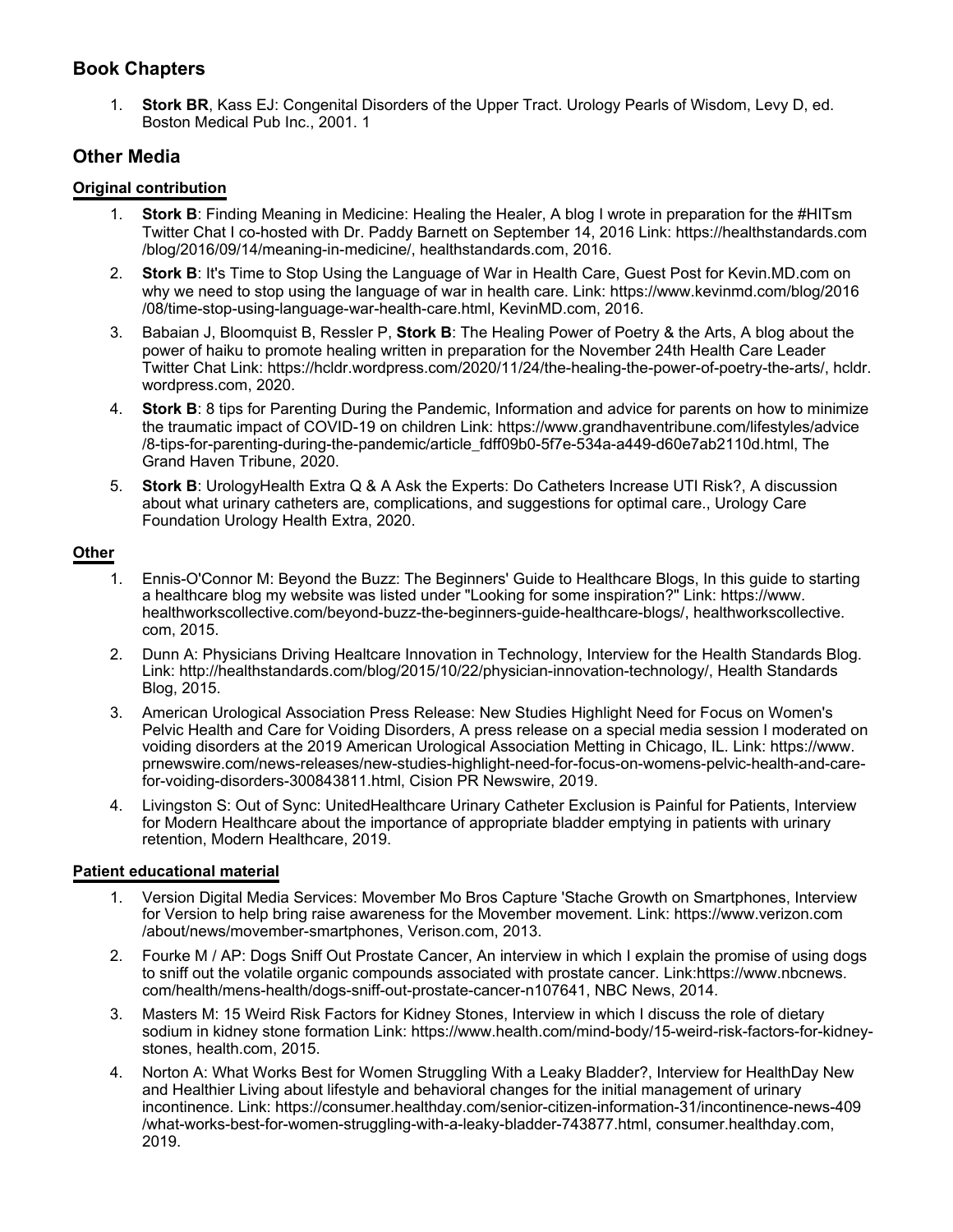- 5. Volpe A: 5 Pairs of Commonly Confused Medical Specialties, Interview for The Paper Gown in which I discuss the difference between urologists and nephrologists. Link: https://thepapergown.zocdoc.com /breaking-down-5-confused-medical-specialties/, The Paper Gown, 2021.
- 6. Bankhead C: UTIs Treated Inappropriatly Everywhere, Interview for MEDPAGE TODAY on a recent study demonstrating differences in how urban and rural pateints are treated for UTIs. Link: https://www. medpagetoday.com/obgyn/generalobgyn/91397, MEDPAGE TODAY, 2021.
- 7. Michigan State Medical Society: What Physicians in your Community Want You to Know about COVID-19, Interview for an Educational Video, Produced by the Michigan State Medical Society, for Patients About COVID-19. Link: https://www.youtube.com/watch?v=uGFkIKl0gJg&feature=youtu. be&\_cldee=YnN0b3JrQG1lZC51bWljaC5lZHU%3d&recipientid=contacte1030af66176e911a2cb02bfc0a8017c-6d0dc95d33ea4bdf8b36acc3a9f7f0b7&esid=98f2985a-c967-eb11- 8110-000d3a044486, Michigan State Medical Society via YouTube, 2021.
- 8. Kois D, Slate Magazine: Why Do Our Dreams Trick Us Into Wetting the Bed?, An Interview about nocturnal enuresis and its relationship to dreams. Link:https://slate.com/culture/2021/02/minari-movie-bedwetting-dreams-why-humiliation.html?via=rss, Slate Magazine, 2021.
- 9. Hopper D: When Does a Curved Penis Become a Problem?, Interview for the website Giddy on the basics of Peyronie's Disease - available at www.getme giddy.com, Giddy, 2021.
- 10. McNeil B, Stork B, Sutherland SE, Moses K: Black History Month & the Importance of Black Men & Women's Helath., Podcast, created by the Urology Care Foundation, for Black History Month on the Importance of Black Men and & Women's Health. Link: https://www.youtube.com/watch? v=0D\_e\_HRbHVE, Urology Care Foundation Podcast, 2022.
- 11. Krasnow J: The Path To A Healthy Life: Urinate Often, An interview for Publishous on the importance of regular bladder emptying on bladder health. Link: https://medium.com/publishous/about-publishousff8811f34ba9, Publishous, 2022.

## **Podcast**

- 1. Callanan C: Urology Care Founddation Podcast Episode 15: Bladder Health 101 with Dr. Brian Stork, An educational podcast, for patients, on the basic bladders health. Link: https://www.urologyhealth.org /healthy-living/urology-care-podcast/bladder-health-podcasts/bladder-health-101-with-dr-brian-stork, The Urology Care Foundation, 2017.
- 2. Callanan C: Urology Care Foundation Podcast Episode 32: Taking Advantage of the Urology Care Foundation Resources, Interview for the Urology Care Foundation Podcast that discusses the educational resources available to patients through the Urology Care Foundation. Link: http://www.urologyhealth.org /living-healthy/podcast/ep-32-taking-advantage-of-urology-care-foundation-resources-with-dr-brian-stork, The Urology Care Foundation, 2018.
- 3. Callanan C: Urology Care Foundation Podcast Episode 81: Kidney Stones and Ureteral Stents with Dr. Brian Stork and Taylor Titus, A conversation between kidney stone patient Taylor Titus and Dr. Brian Stork addressing the many issues related to the use of ureteral stents in the managment of urolithiasis. Link: https://www.urologyhealth.org/healthy-living/urology-care-podcast/kidney-stones-podcasts/kidneystones-and-ureteral-stents-with-dr-brian-stork-and-taylor-titus, Urology Care Foundation Podcasts, 2019.
- 4. Callanan C: Urology Care Foundation Podcast Episode 58: Priapism 101 with Dr. Brian Stork, Basic educational information for patients on priapism., Urology Care Foundation Podcast, 2019.
- 5. Callanan C: Urology Care Foundation Podcast: Miscellaneous Urology Questions during COVID-19 with Dr. Brian Stork, Interview for the Urology Care Foundation COVID-19 Info Center webpage, on a variety of COVID-19 topics effecting both patients and providers. Link: https://www.urologyhealth.org/healthyliving/urology-care-podcast/general-urology-podcasts/miscellaneous-urology-questions-during-covid-19 with-dr-brian-stork, The Urology Care Foundation, 2020.
- 6. Callanan C, **Stork B**: Urology Care Foundation Podcast Episode 141: How to Prep for a Urology Visit with Dr. Brian Stork, Tips on how to prepare for an office urology visit during COVID-19. Link: https://www. urologyhealth.org/healthy-living/urology-care-podcast/general-urology-podcasts/how-to-prep-for-a-urologyvisit-with-dr-brian-stork, The Urology Care Foundation, 2020.
- 7. Ressler P: Raising Resilience Podcast Episode 4: Lessons We Are Learning, Interview for the Raising Resilience Podcast on Maintianing Resiliency During the COVID-19 Pandemic. Link: https://www. stressresources.com/raising-resilience-podcast/2020/3/27/raising-resilience-episode-4-lessons-we-arelearning, Pam Ressler, 2020.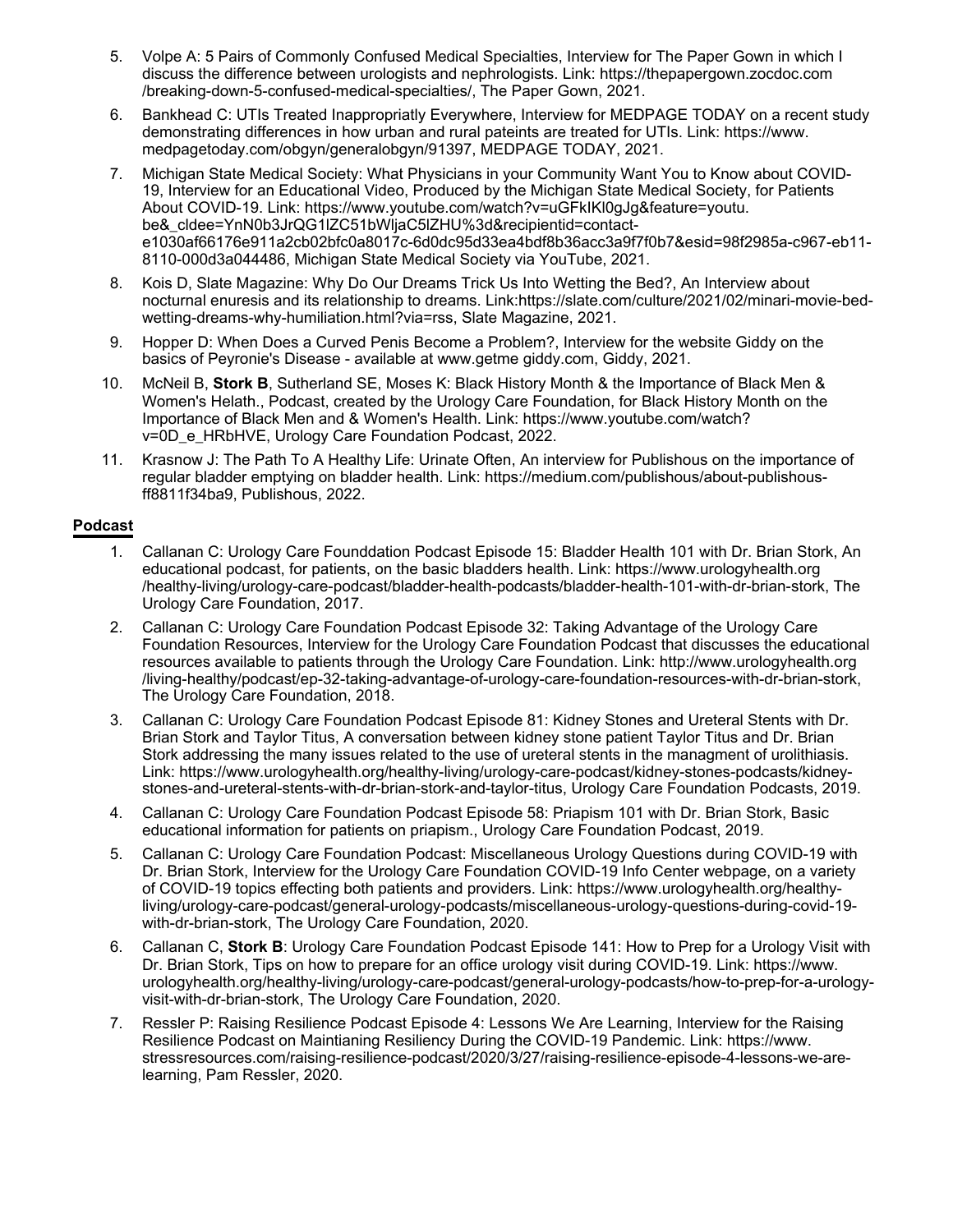8. Callanan C: American Urological Association Inside Tract Podcast - Episode 101 Voices of Urology: COVID-19 in Michigan with Dr. Brian Stork, Interview on the impact of COVID-19 on urology patients and providers in West Michigan created for the AUA Inside Tract Podcast Voices of Urology Series., The American Urological Association, 2020.

#### **Provider educational material**

- 1. **Stork B,** Miller D, Montie J, Smith M, Salisz J: MUSIC: A Concerted Effort to Improve Urology Care in Michigan, A guest post, for providers, on how the Michigan Urology Surgical Improvement Collaborative (MUSIC) facilitates continuous improvment in urology practices across the State of Michigan. Link: http://curbsideconsult.tumblr.com/post/68881116507/music-a-concerted-effort-to-improve-urology-care, Clinical Curbside, 2013.
- 2. **Stork B**: Movember Casting a Line for Men's Health, A post, for providers, on the benefits of participating in Movember (this website has since been retired), Nick Brook Urology, 2013.
- 3. **Stork B**: Wearable Technology in Urology, An update, for urologists, on wearable technology in Urology. Link: http://www.bjuinternational.com/bjui-blog/wearable-technology-in-urology/, British Journal of Urology Blog, 2014.
- 4. **Stork B**: Are You Teaming Up for Movember?, A guest post describing the Movember movement and how physican participation might open the door for discussions with men about their health. Link: http://www.bjuinternational.com/bjui-blog/are-you-teaming-up-for-movember/, British Journal of Urology Blog, 2014.
- 5. **Stork B**: Man's Best Friend May Also Help Detect Prostate Cancer, A blog post, for physicians, on the abililty of canines to detect volatile organic compounds present in the urine of men with prostate cancer. Link: http://www.urologytimes.com/modern-medicine-feature-articles/mans-best-friend-may-also-helpdetect-prostate-cancer, Urology Times, 2014.
- 6. **Stork B**: Men's Health Driving the Message Home, Guest post for the British Journal of Urology blog discussing two unique auto related events that are helping to raise awareness for men's health. Link: http://www.bjuinternational.com/bjui-blog/mens-health-driving-the-message-home/, British Journal of Urology Blog, 2015.
- 7. **Stork B**: The Commoditization of Medicine Losing the Farm, A guest blog post on the transition of healthcare in the United States from small, physican-owned practices to large, hospital-owned practices. Link: https://tincture.io/the-commoditization-of-medicine-8d3ecabb314e, Tincture.io via Medium.com, 2015.
- 8. **Stork B**: Movember: This Year it's Personal, Guest blog post, for providers, on the benefits of participating in Movember. Link: http://www.urologytimes.com/urology/movember-year-its-personal, Urology Times Blog, 2015.
- 9. **Stork B**: The Surgeon Scorecard Merits of Publically Reported Surgical Outcomes, Summary of the April 2016 International Urology Journal Club on Twitter (#urojc). The topic of discussion was the paper by Greg Auffenberg and myself "Comparing Publically Reported Surgical Outomes with Quality Measures from a Statewise Inprovment Collaborative." Link: http://www.bjuinternational.com/bjui-blog/april-urojc-thesurgeon-scorecard-merits-of-publicly-reported-surgical-outcomes/, British Journal of Urology Blog, 2016.
- 10. **Stork B**: Medicare Access and CHIP Reauthorization Act of 2015 (MACRA) Implementation Emphasizes Specialty Collaboration, Interview with acting Centers for Medicare & Medicaid Services (CMS) Director on Andy Slavitt on the challenges and opportunity of MACRA implementation for urologists. Link: http://www.urologytimes.com/modern-medicine-feature-articles/macra-implementation-emphasizesspecialty-collaboration, Urology Times, 2016.
- 11. **Stork B**: Adverse Childhood Experience: ACEs Caught in the Cross Fire, An educational blog, for physicians, on the impact of ACEs on patient health in our community. Link: http://www. contemporarypediatrics.com/adolescent-medicine/aces-caught-cross-fire, Contemporary PEDIATRICS, 2017.
- 12. Urology Times: Scribes Slash EMR Burden, An interview for Urology Times on my experience using a medical scribe in clinical practice. Link: https://www.urologytimes.com/view/scribes-slash-emr-burden, Urology Times, 2017.
- 13. **Stork B**: The Urology Care Foundation: Why I Support it, Editorial (blog) for the Urology Times about why I support the Urology Care Foundation Link:http://www.urologytimes.com/urology-blogs/urology-carefoundation-why-i-support-it, Urology Times Blog, 2018.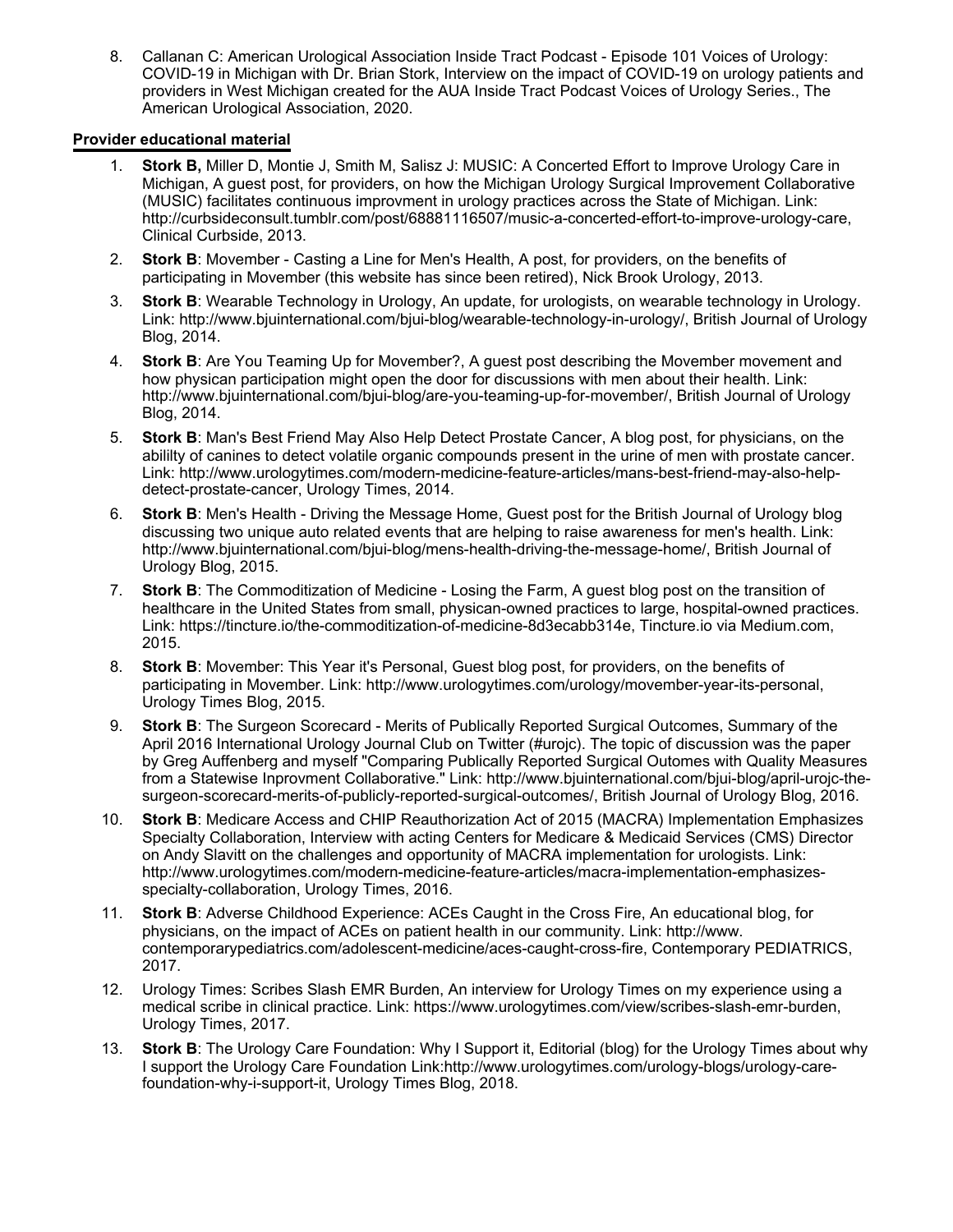- 14. Charnow JA: Bladder Health Month: An Interview With Brian Stork, MD, Interview on the importance of bladder health for Bladder Health Month. Link: https://www.renalandurologynews.com/home/news/urology /overactive-bladder-oab/bladder-health-month-an-interview-with-brian-stork-md/, Renal and Urology News, 2018.
- 15. **Stork B**: We're on Tour with the Michigan Road Scholars!, A detailed summary of my experience on the 2018 Michigan ROAD Scholars Tour orinionally posted on my blog and later featured in the Deparment of Urology News Letter June 29,2018 https://www.drbrianstork.com/blog/michigan-road-scholars-tour/, Department of Urology Weekly News Letter www.drbrianstork.com, 2018.
- 16. **Stork B**: A Different Kind of Fixer: Adverse Childhood Experiences (ACES) in Urology, A post detailing detailing how I became aware of the Adverse Childhood Experiences (ACEs) Survery and why I believe it is so important. Orinionally published on my site, it was later republished in the Department of Urology Weekly Newletter July 27,2018. https://www.drbrianstork.com/blog/adverse-childhood-experiencesurology/, Departmental News letter and www.drbrianstork.com, 2018.
- 17. Saylor B: Dr. Stork discusses COVID-19's Impact on His Practice, Interview for Urology Times on the impact of COVID-19 on our Michigan Medicine West Shore Urology practice. Link: https://www. urologytimes.com/view/dr-stork-discusses-covid-19s-impact-his-practice, Urology Times, 2019.
- 18. **Stork B**: #UroPoet Restoring our Humanity with Creative Writing and Poetry, A blog about the power of poetry to help with physican burn out, professional dissatisfaction. The post explains how the regular writing of poetry can create a spirt of gratitude. The post ends witih an invitation to urologists around the world to submit urology related poetry and creative writing to the Twitter hashtag #UroPoet. Link: https://www.bjuinternational.com/bjui-blog/uropoet-restoring-our-humanity-with-creative-writing-andpoetry/, British Journal of Urology International, 2019.
- 19. Roelofs T: Childhood Trauma is Tied to Health Risks, but Michigan Doctors Don't Ask, An Interview for Bridge Magazine About Physician Knowledge and use of the Adverse Childhood Experiences Quesstionnaire. Link: https://www.bridgemi.com/michigan-health-watch/childhood-trauma-tied-healthrisks-michigan-doctors-dont-ask#:~:text=Michigan%20Health%20Watch-,Childhood%20trauma%20is% 20tied%20to%20health%20risks%2C%20but%20Michigan%20doctors,their%20physical%20and% 20mental%20health., Bridge Magazine, 2020.

#### **Web sites**

- 1. **Stork B**: DrBrianStork.com, A website dedicated to building community, patient education, and my ongoing research and experiences as a community urologist., WordPress, 2012.
- 2. **Stork B**, Valent AM, Harvard Health, Urology Care Foundation: Is Your Pee Looking a Little Cloudy? Doctors Break Down the Top 8 Reasons for Cloudy Urine, Interview for article on Parade.com Link: https://parade.com/1342351/elizabethnarins/why-is-my-pee-cloudy/, 2022.

## **Abstracts**

- 1. Xu Y, Stork B, Sabarwhal S, Gross T, Severson CD, See WA: Transforming Growth Factor-B1 (TGFB1) and the Plasminogen Activator (PA) System in the Biology of Transitional Carcinoma Cell (TCC) Lines, American Urological Association Annual Meeting, Las Vegas, Nevada, 1995.
- 2. **Stork B,** Sirls II LT: Perioperative Morbidity and Cost Analysis of Retropubic Bladder Neck Suspensions and Pubovaginal Sling Procedures for Anatomic Stress Urinary Incontinence, Michigan Urological Society, Novi, Michigan, 1999.
- 3. **Stork B**, Sirls II LS: Perioperative Morbidity and Cost Analysis of Retropubic Bladder Neck Suspensions and Pubovaginal Sling Procedures for Anatomic Stress Urinary Incontinence, American Urological Association Annual Meeting, Atlanta, Georgia, 2000.
- 4. **Stork B,** Kass EJ, Park JM: Endoscopic Management of a Newborn with Posterior Urethral Valves and a Ureterocele, Great Lakes Urology Seminar, Detroit, Michigan, 2000.
- 5. **Stork B,** Steinert BW, Kass EJ: Varicocele in Adolescence Induces Left and Right Testicular Volume Loss, Michigan Urological Society, Novi, Michigan, 2000.
- 6. Thangasamy I, Levedridge M, Davies B, Stork B, Loeb S, Woo H: International Urology Journal Club on Twitter - A Growing Educational Forum, American Urological Association Annual Meeting, New Orleans, Louisiana, J Urol, 193, 4, Supplemental, e395, 2015.
- 7. Taverna G, Grizzi F, Thiel L, Justich M, Melegari S, Seveso M, Bozzini G, De Francesco O, Miller D, Tidu L, Hurle R, Lughezzani G, Casale P, Pasini L, Benetti A, Mandressi A, Guazzoni GF, **Stork BR**: Carbon and Zeolite Impregnated Polyester Fabric Inhibits Urine Odour: A Randomized Experimental Study, European Association of Urology Annual Congress, Copenhagen, Denmark, Abstract number 589, 2018.